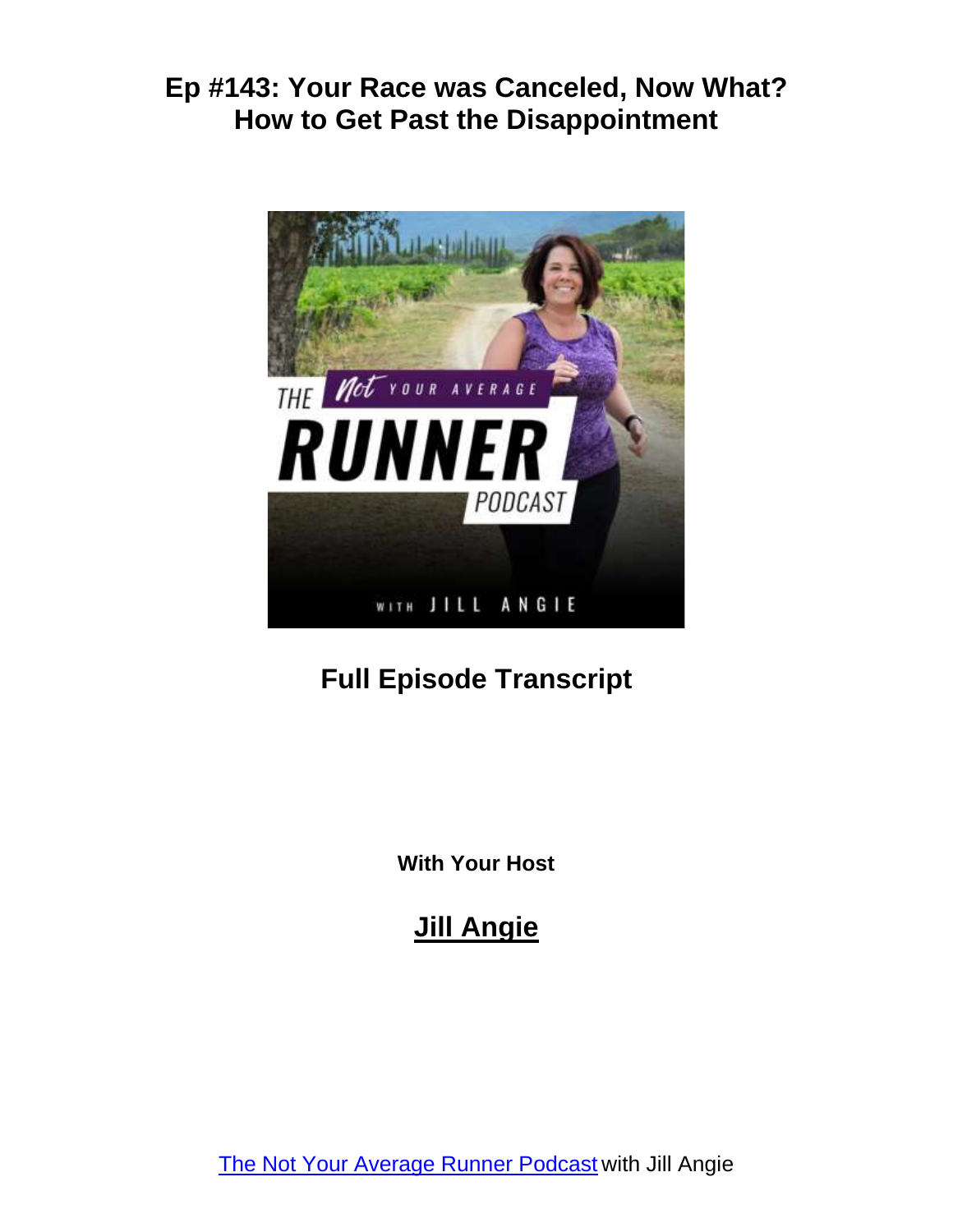And I said, "You know what, yeah, it looks different than you planned. It's not what you expected. It's not what you were looking forward to. But the new circumstance is that the DSB is a virtual race. So you have a choice here. What if you decide that you're going to make this year something completely and totally special that will never happen again? What if you decided to make this virtual race a one of a kind, a once in a lifetime event? The pandemic version of the Don't Stop Believing race."

Welcome to *The Not Your Average Runner Podcast*. If you're a woman who has never felt athletic but you still dream about becoming a runner, you are in the right place. I'm Jill Angie, a certified running and life coach and I teach women how to start running, feel confident, and change their lives, and now I want to help you.

Hello my rebel friends. How are you today? I personally am both excited and nervous. So New Jersey just opened up all the state and county parks again and I'm very excited thinking about getting to hike and run in some of my favorite places. And of course, I need to be on trails now because Ragnar is coming up in September so trail training is kind of necessary at this point.

But I'm also nervous because I'm not quite comfortable being around large crowds of people right now. But I guess that's pretty normal. I'm just going to sort of take it slow. I'm sure we're all feeling the same way. So I'm going to ease in. And last weekend, I was indoors all weekend because we did the first ever Run Your Best Life virtual brain bootcamp retreat.

And we were supposed to be in Cincinnati that weekend, but obviously that didn't happen. We were supposed to be there for the Flying Pig race weekend and then we had the bootcamp happening before that. So what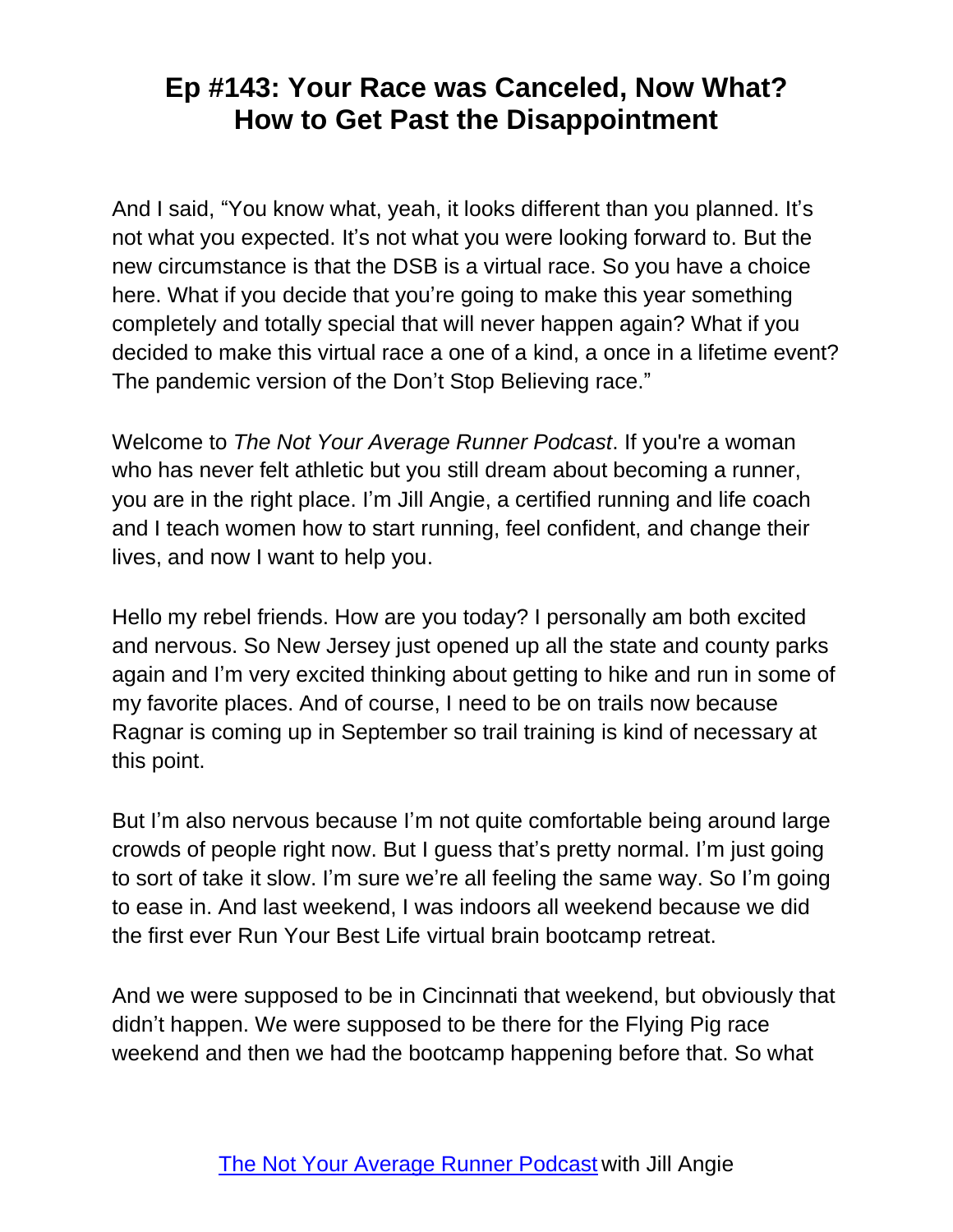we did was we made the brain bootcamp virtual. We made the retreat virtual. We did it over Zoom and it was awesome.

We had a yoga class, a cooking demo. Everybody got to cook right along with coach Jen, right in their own kitchen, which was awesome. We did a bootcamp, a cocktail party, we did tons of great workshops and coaching, and it was really, really fun.

And coach Jen, chef Jen actually made cookies shaped like Corgi butts. They were the cutest thing ever. And she also made recipes for custom cocktails, so we all had our own little cocktails that were named after - one of them was called The Rebel Runner, one of them was called The Back of the Packer, they were super fun.

So actually, it was so much fun. We're going to do another virtual event over the summer. And I think this one is going to be open to the public. So it is not going to be just limited to Run Your Best Life members. I will keep you posted on that as soon as it's available.

And one more thing real quick before we dive in today. I also want to talk to you about how Not Your Average Runner and you also, but how Not Your Average Runner is helping some folks that have been impacted by the pandemic.

Now, the Chicago area, it has been particularly hard hit economically by the effects of shutting down businesses, and there are a lot of people there who can't afford basics like food at the moment. And Jen Lamplough, chef Jen, coach Jen who has been on the show several times is leading the efforts at one of the food banks out there to make sure that people get fed right now.

And so the Not Your Average Runner team is supporting her organization, the Northern Illinois Food Bank through The Rebel Run Virtual Race. So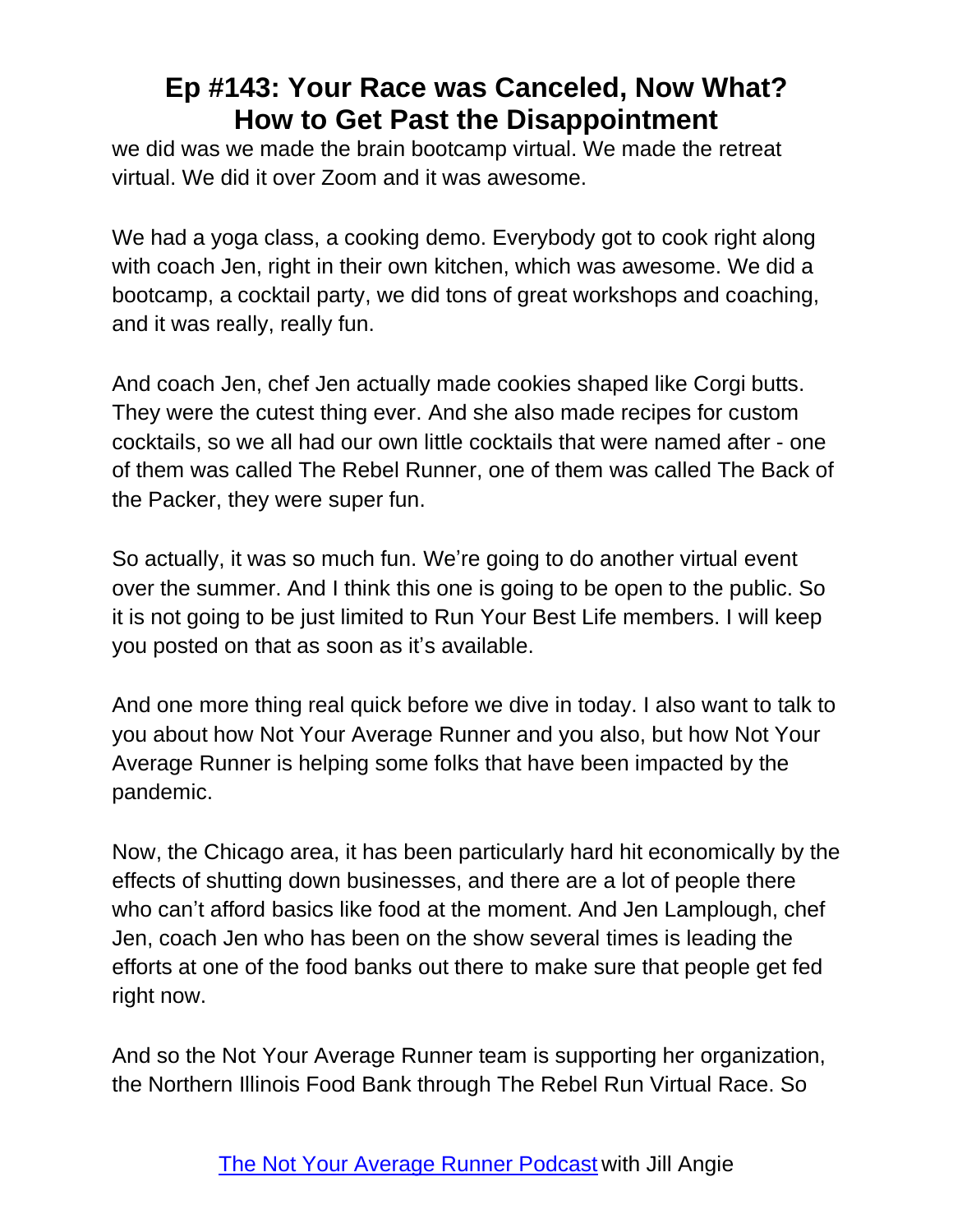we set a goal to raise \$5000 in donations to help feed people within the greater Chicago area, through this food bank. And we're about 25% of the way there. And \$10 from every single race registration for The Rebel Run Virtual Race goes directly to the bank.

And then every dollar they receive translates into \$8 in groceries for a family in need. So basically, we are trying to raise \$5000 to give them, and that will translate into \$40,000 worth of food for families who can't afford to buy food right now.

So The Rebel Run Virtual Race can be done for any distance. There's no time limit. You can do it wherever you want, as long as you stick with your social distancing requirements of course. So you just register at notyouraveragerunner.com/rebelrun and we're going to have a link to that in the show notes.

It's notyouraveragerunner.com/rebelrun. Register there. We will take care of the rest. We will take care of getting your donations to the right place. We'll take care of getting your medals shipped. You'll actually have your medal within two weeks. And it is a really nice medal.

It says, "I'm not training to be fast. I'm training to be fierce," and there's a big fist in the middle of it. So cute. I love it. Now, if you're like me and you're wondering how can you help people and you're a non-essential worker but you want to help people, you don't have a sewing machine, you can't make masks, this is a way that you can use your superpower, which is running, to help people who need help.

And get some bling for your medal rack, and if you had a race canceled recently, you might be wondering what to do about it. We're actually going to talk about that today. But if you've had a race canceled recently, this is a great opportunity for you to run that race and help people in need.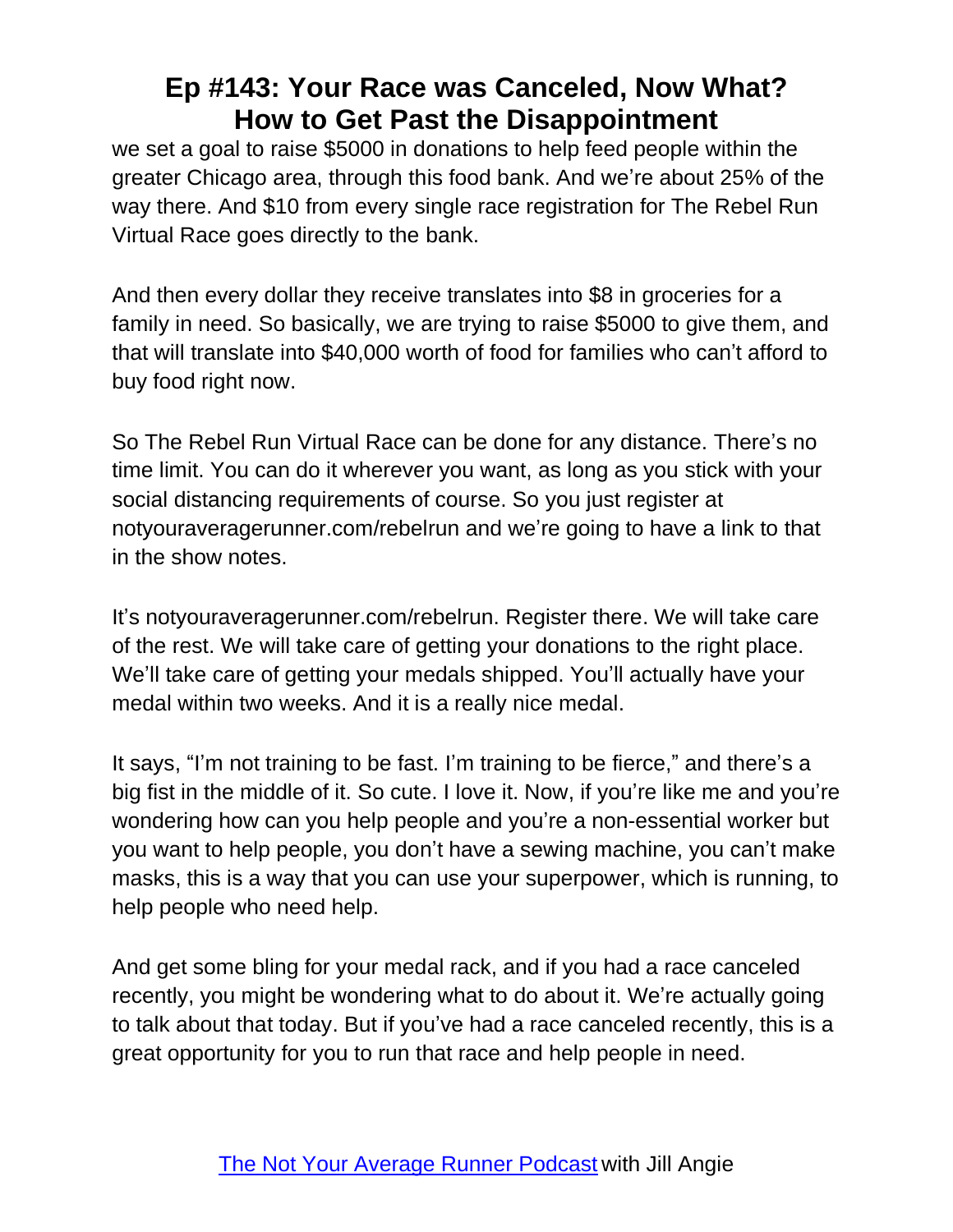So you can register at notyouraveragerunner.com/rebelrun. Go sign up, tell your friends. As of this moment, we have about \$3700 to go to get to our goal. We're about 25% of the way there. Every registration makes a difference.

So now that I've said that, let's talk about canceled races. So we've all had this happen lately, right? From 5K fun runs to ultramarathons that you've been training for for months, races are getting canceled left and right. And my Run Your Best Life members have been talking about it a lot because they've got all the feels, as you can only imagine.

They've got disappointment and frustration and outrage. There is a little bit of relief for a few people who were maybe behind in their training and they're like, phew, race got canceled, now I have more time to train. But mostly, there's a lot of disappointment.

And as I mentioned earlier, we had a retreat planned for last weekend in Cincinnati to coincide with the Flying Pig race series. And it was seriously it was going to be so amazing. And then COVID happened. So we have so many unhappy runners when that race got canceled because they've been training really hard for months and then suddenly everything changed. Words were said, tears were shed. People were really not feeling good about it.

But ultimately, the women in the Run Your Best Life group are experts at working on their thinking. They train their minds as hard as they train their bodies. And after working through their feelings, they got busy figuring out exactly what to do.

So it has been super fun watching the creativity sort of blossom in that group. And as a result of the mind work that they've been doing and just kind of getting busy figuring out some alternatives, we have several new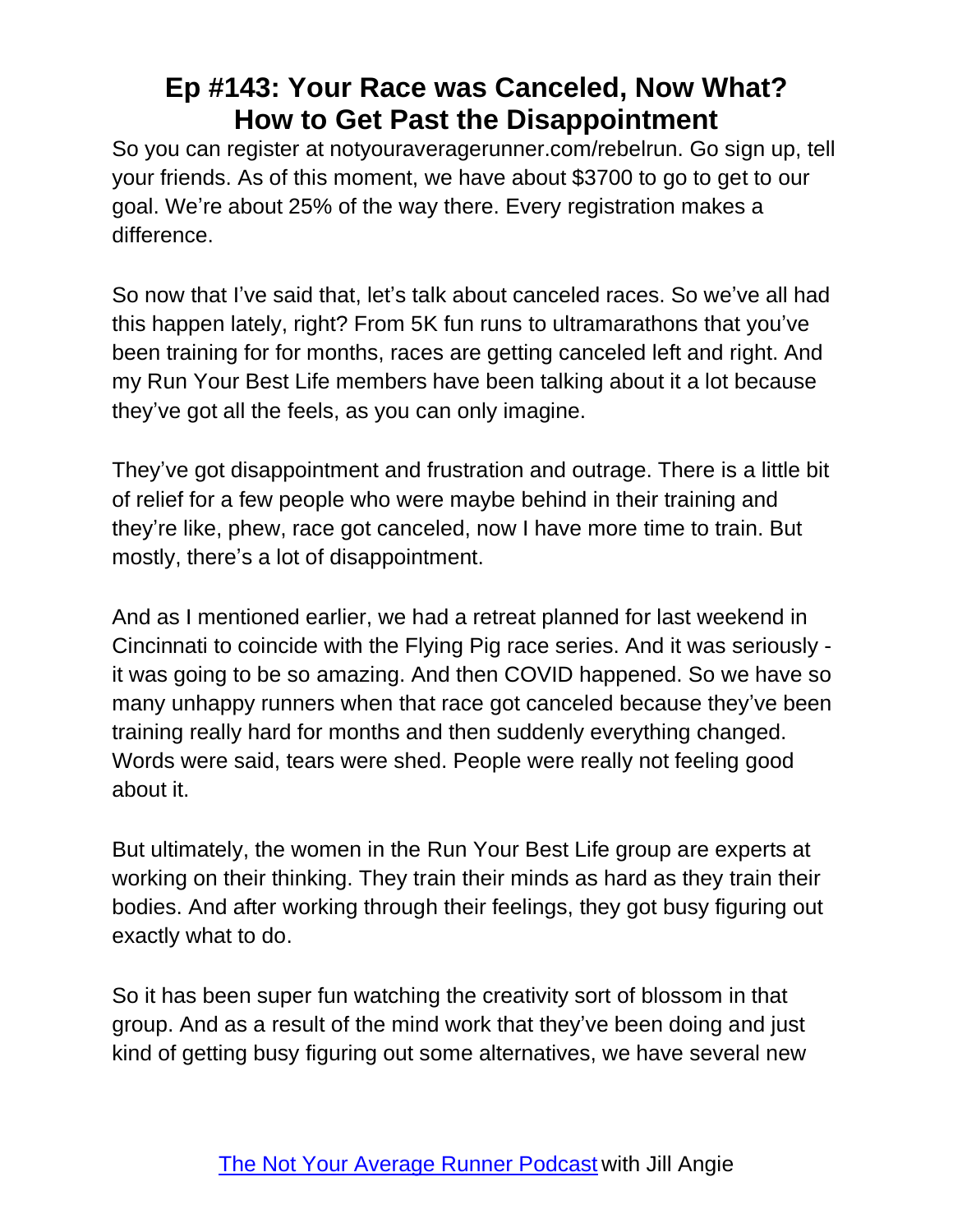half marathoners and marathoners, and even a new ultramarathoner now, despite all the race cancelations.

So one of our members, Ashley, ran her first marathon in the middle of the pandemic by circling her block 22 times. It came out to 26.2 miles. Each time she had her family bring out a different race sign to cheer her on. They set up an aid station in the driveway. They took lots of photos. It was amazing. It was really, really cool to see that.

Another group of members did their 5K as a group, but just not in the same place. So they opened up a conference call and they ran together. They kept in touch throughout the whole thing and really made kind of a big party out of it.

So I thought today that I would share some ways that you can go from feeling disappointed to excited, and then get some finish lines under your belt, even though your race may have been canceled. So you know how I'm always saying that your thoughts create your feelings, right? Well, a race cancelation is no different.

A race cancelation is a circumstance. It is a neutral circumstance. It cannot make you feel anything. It is your thoughts about the neutral circumstance that are pissing you off or making you feel disappointed. Thoughts like, "It's not fair, I wasted all that training, I wasted all that money. This isn't how I wanted to run my race. It's not going to be as fun doing it by myself. Everything is ruined. I don't want to run my race as a virtual."

Some people think virtual races don't count. It's not a real race. Or, "I'm just not motivated if I'm running all by myself," or, "Now that by my race is canceled, I have no interest in training. What's the point?" So do you hear yourself anywhere in that list?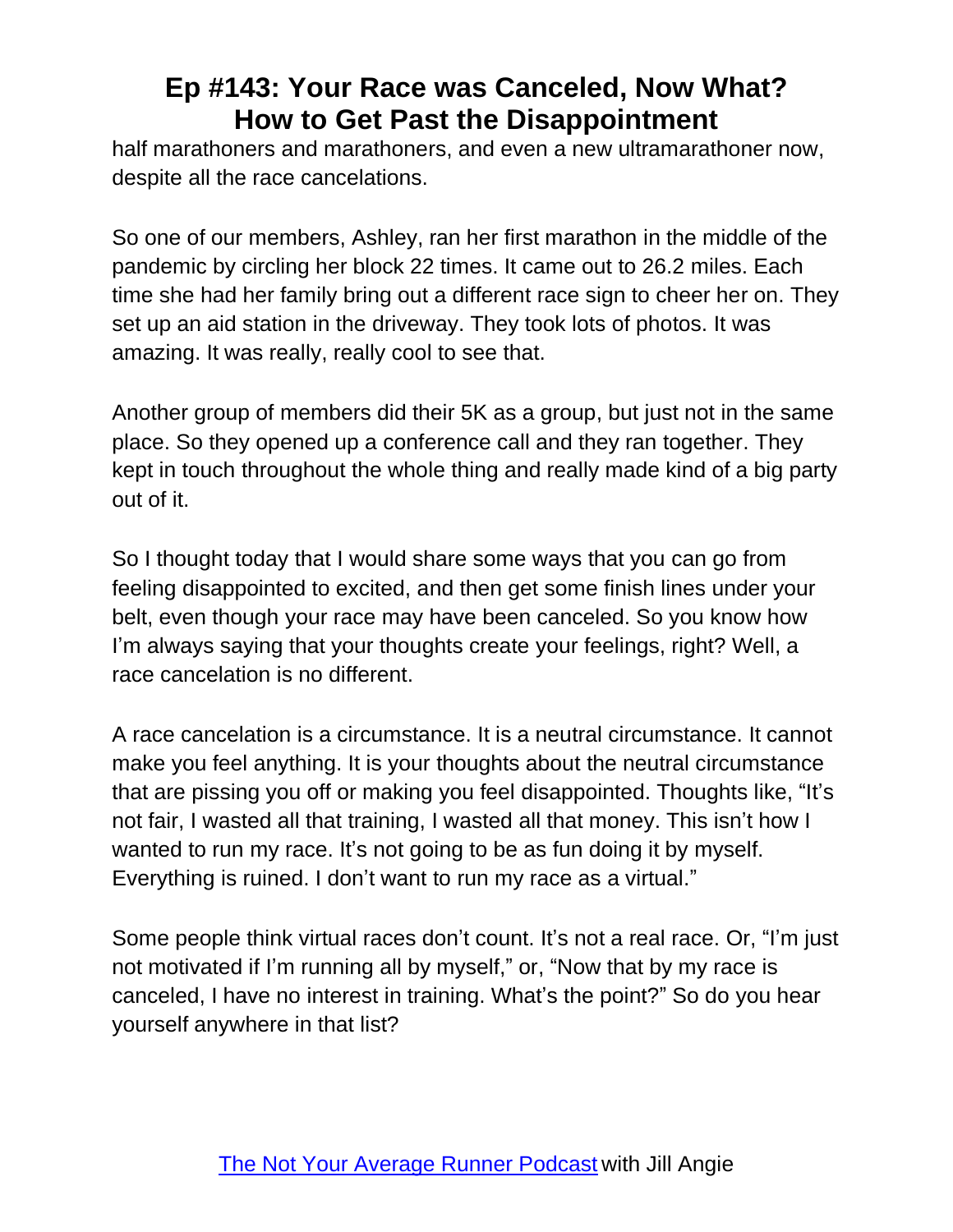If you do, I want you to know when your mind is focusing on those opinions, on those thoughts, you feel a lot of negativity, right? Or you feel unmotivated. And how do you show up for your running when you feel like that? It's not with enthusiasm. It might feel like a chore, you might spend your run thinking about everything you're missing out on or you might just skip it entirely.

So here is the thought error that's going on for you. And a thought error is basically just - it's like a glitch in a computer program. You're like, oops, that's a wrong thought, it's an error. I like to think of it, instead of saying good thoughts and bad thoughts like, "Oh, that one is just a thought error."

So here's what's going on for you. You believe that the race being canceled is the problem. You think that something was taken away from you, and that is such a powerless place to be. It really keeps you down. It puts you in victim land. And it is bullshit.

The circumstance is never ever the problem. It is always how you think about it. Your race was canceled. This is the fact. But believing that something's been taken away, that you were robbed, that is just a bullshit story you're making up that is hurting you.

So if you're moping around because you don't get to run your race the way you wanted, you are missing out. Because first of all, you're wasting a lot of energy arguing with reality. The race is not going to magically be rehappening. It's not going to be happening any time soon.

You can't bring it back by complaining about it. And by complaining about it, all you're doing is making yourself feel worse and probably everybody around you. Nobody likes a complainer. So give yourself a hot minute to have a pity party. Get out the party hats, call your friends, get on a Zoom call or a Marco Polo. Just go all in on it for an hour.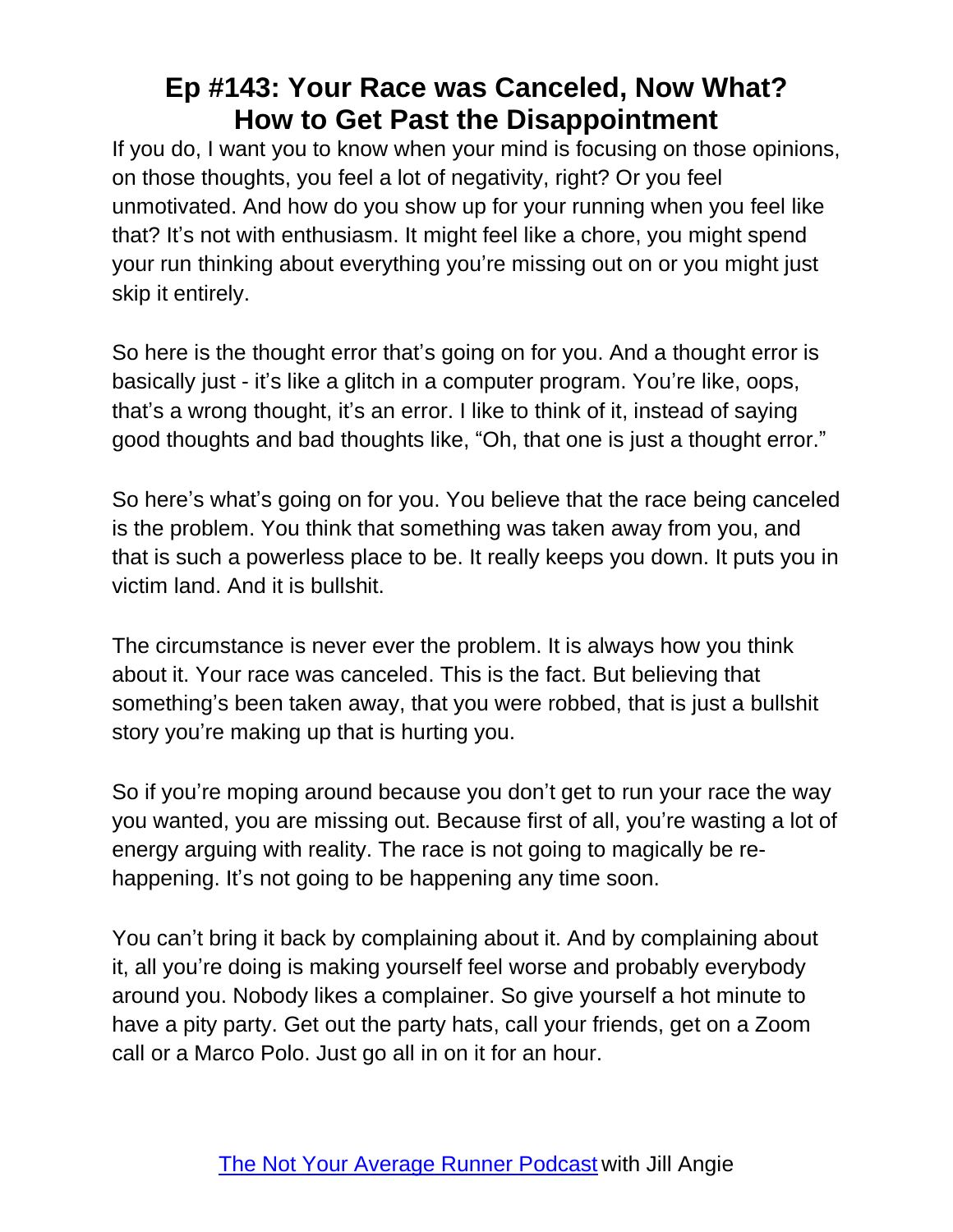Bring the wine, bring the Cheetos. Let it all out. Bitch, whine, moan about it. Grieve the race that should have been and then you're done. I mean it. Just fucking stop. It is time to move on because you have a lot of choices, my friend. You can run your race on your own terms now.

Where you want and when you want. The only thing you don't get to do is run it with 10,000 other people. So have your family set up aid stations and cheer zones and a finish line. Have them actually set up a finish - what do you call those things? Like a tape so you can actually cross over the tape.

Plan for all your friends to run it at the same time. Do a FaceTime call before you start. Check in at every mile. Make it a group activity, even if you're not standing three feet away from each other. Or, you can actually make a different decision.

You can say, "I'm not going to run this race." You can make a decision that you're going to spend your fitness time right now working on your strength training, or maybe you're spinning. Spin class. Or maybe just take a break from running altogether.

Whatever it is, I want you to just make a decision. Pick a path and move on it. Stop waiting around for your motivation to come back. Stop telling yourself you need a race to stay motivated to train. This is bullshit. You don't need a race. Motivation is a feeling that comes from your thoughts. Think motivating thoughts and you will be motivated to run.

So a virtual race is a valid option, and right now, it's the only option if you want to do a race. So whether you sign up for an official virtual race like The Rebel Run, or you just set it up on your own to just go out and do your miles, the miles that you run count. Your body doesn't know the difference between whether you ran it with 20,000 other people or did it on your own.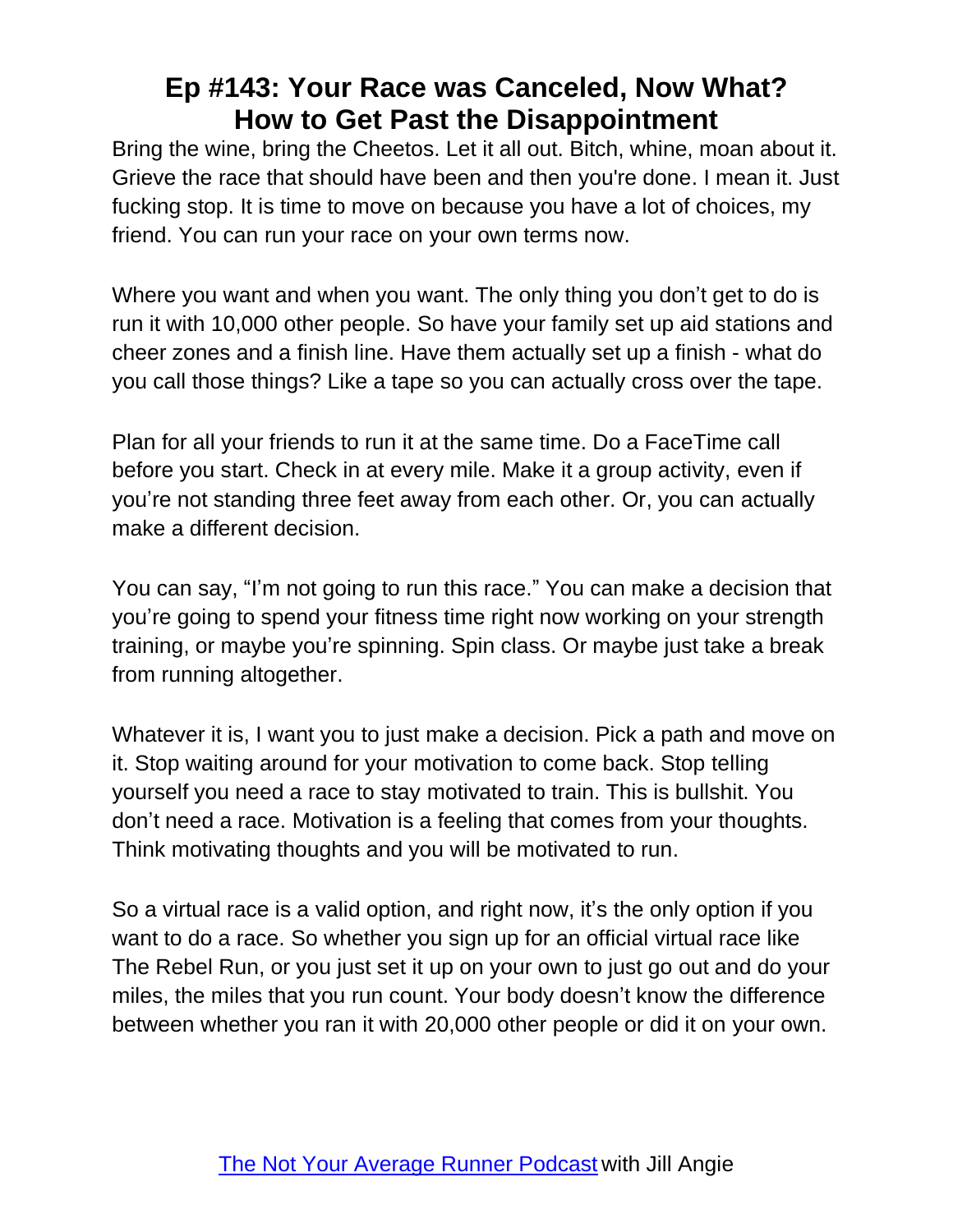Your body is like, hey, we did some miles today. And here is the other thing; sometimes people are mistaken in thinking that the race event, the activity of getting together with all these people and having spectators and so forth, that that is what makes it meaningful. No, that's bullshit.

What makes it meaningful is your belief that it's meaningful. So what if running your virtual race during a pandemic, if that was what was meaningful? Because you're not going to live through another pandemic in your life, hopefully. So the things that you're doing right now, this is sort of a once in a lifetime thing.

So what if you flipped the script and decided that a virtual race or the miles that you're running during this pandemic are more meaningful than if you ran them during your regular race? What if you decided a virtual race is harder and more empowering than an in-person race and it makes you more badass?

That is the beauty of thoughts, my friends. You get to believe what you want about your running and make it mean whatever you want. And how you feel about your running is completely up to you. So choose wisely.

So you are not feeling meh about running right now because your race was canceled. You're feeling meh, feeling indifferent about running because you are thinking that there's nothing to look forward to. It's not a fact. It's just a belief that you have right now that is not very helpful.

When you believe there isn't anything to look forward to, you feel kind of blah. You slack on your running. Running stops being fun because you made it not fun. The lack of a race is not what changed running for you. Your brain changed running for you. You created that result for yourself.

Now, if you want to use this pandemic as a break from running, I said that before, it's totally fine. There's nobody that's going to say you're wrong to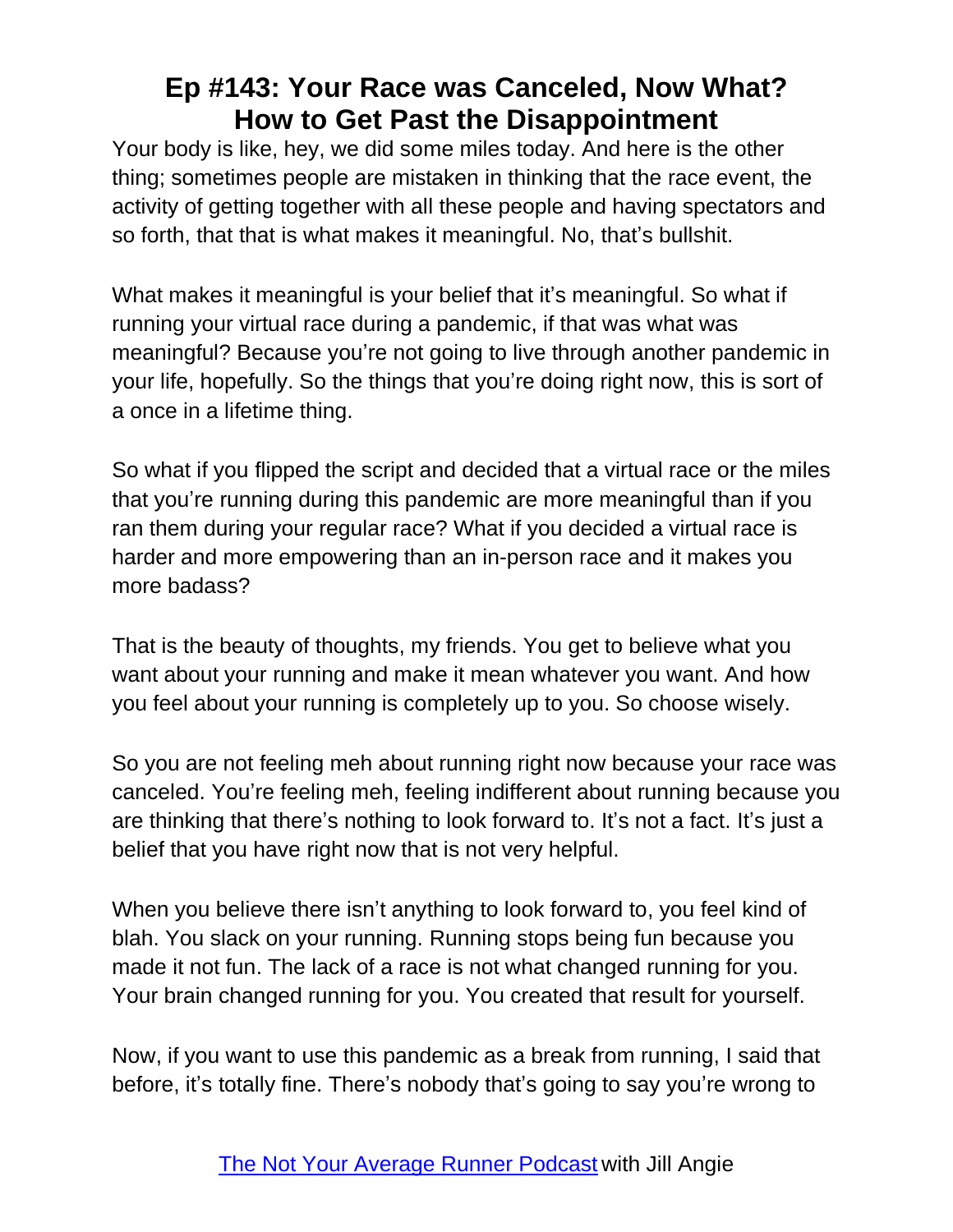stop running during the pandemic. What I don't want you to do is just abdicate. Don't just let it happen, just say, "Fuck it, I'm not going to run. I don't care. It's no fun anymore."

Don't let that happen and then wake up in two months saying, "Oh crap, I've lost all this fitness because I said fuck it." Because you're going to be pissed off at that point because you aren't where you want to be. So if you're going to take a break from running, I want you to do it deliberately. Take charge.

Either decide you're going to run your race virtually or decide you're going to do something different, and then execute on it. Make a plan. Make a decision and then go for it. It feels so powerful to make a decision because then you can go all in on whatever you decide.

When you make a decision, you're not at the mercy of whatever is happening in the world. You are in charge. You are in control, and it feels good to be in control. So if you decide you're going to keep running and keep training and do your races virtually, have some fun with it, my friend.

Ask your brain, "What is the most fun way to do this virtual race? What would make it totally awesome? What would make it really memorable and really special?" Because again, this is a memorable time, my friends. Very few of us have lived through a pandemic of this proportion.

And the things that you're doing right now, they're important. They're worth remembering. How can you make a virtual race in the middle of a pandemic just the best thing ever? Now, for those of you who know about the PNP tribe, which is led by Corinne Crabtree, and if you don't know about it, we'll have a link in the show notes.

She puts on a really fun race event every May for her members, and it's called the Don't Stop Believing race. They call it the DSB for short. And it's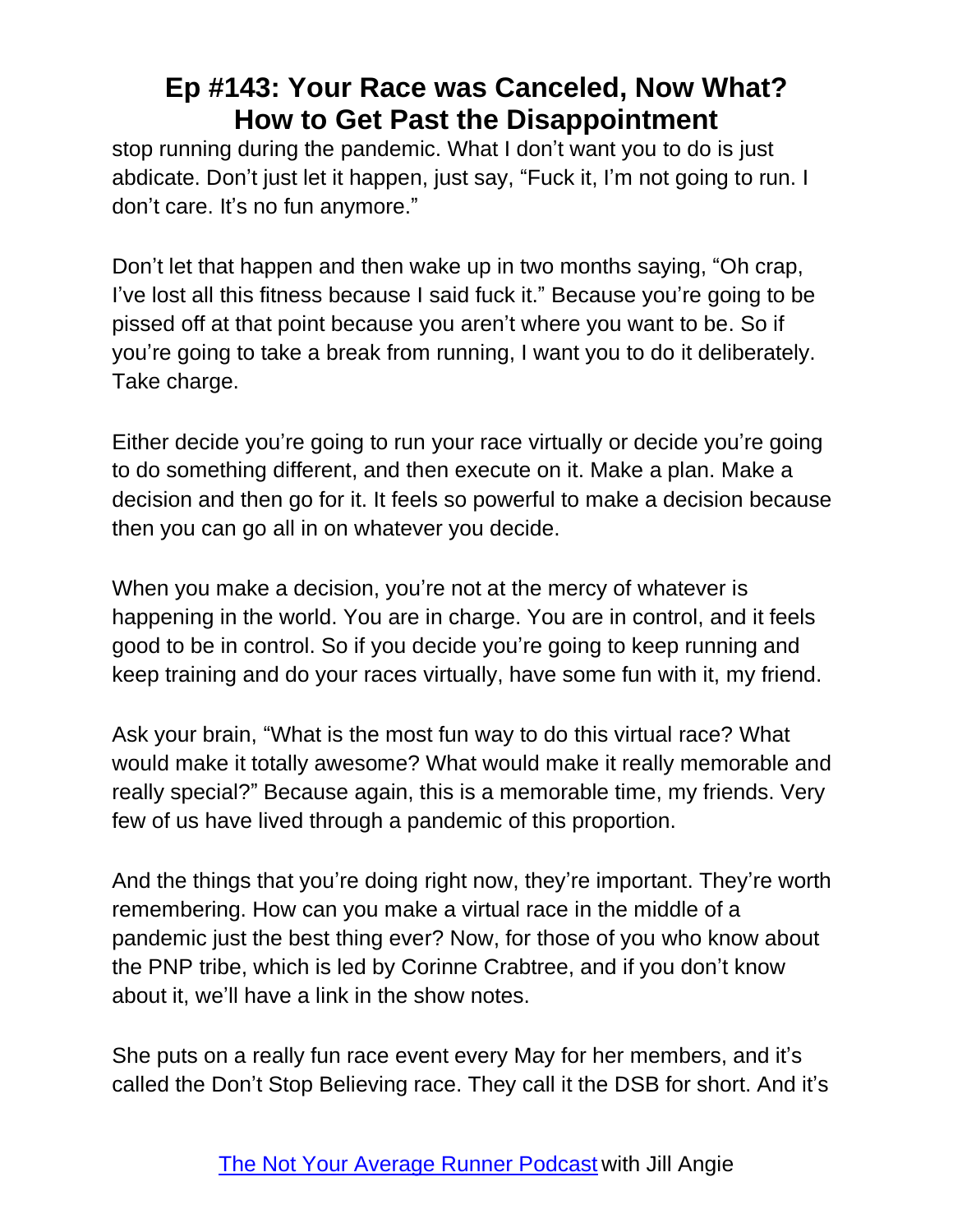a 5K, 10K, and a half marathon all at once. Members come from all over the place to get together in Nashville and they run it together and it's a beautiful event.

It's a really cool weekend. There's lots of good stuff happening. It's just a big party. Her members look forward to it all year long. And of course, this year, it became a virtual event and there happens to be a lot of PNP tribe members that are also in Run Your Best Life.

And I was chatting with some of them about their disappointment that their beloved DSB race wasn't going to be happening in person, and they're like, "It's just not the same." And I said, "You know what, yeah, it looks different than you planned. It's not what you were expected. It's not what you were looking forward to. But the new circumstance is that the DSB is a virtual race. So you have a choice here.

What if you decide that you're going to make this year something completely and totally special that will never happen again? What if you decided to make this virtual race a one of a kind, a once in a lifetime event? The pandemic version of the Don't Stop Believing race. If you set your mind to making that happen, what will that look like?"

And in five years, they'll still be talking about it. New members are going to say, "Oh god, I wish I'd been around the year that DSB was virtual. Damn, those girls really celebrated. I love how they talk about that weekend and the pictures are so cool. They made it really special. I just wish that I'd been around then."

What if your experience was like that? If you wanted to create that experience for yourself, what kinds of things would you do? Who would you involve? How would you organize your run? What would you be thinking? What kinds of activities would you create?